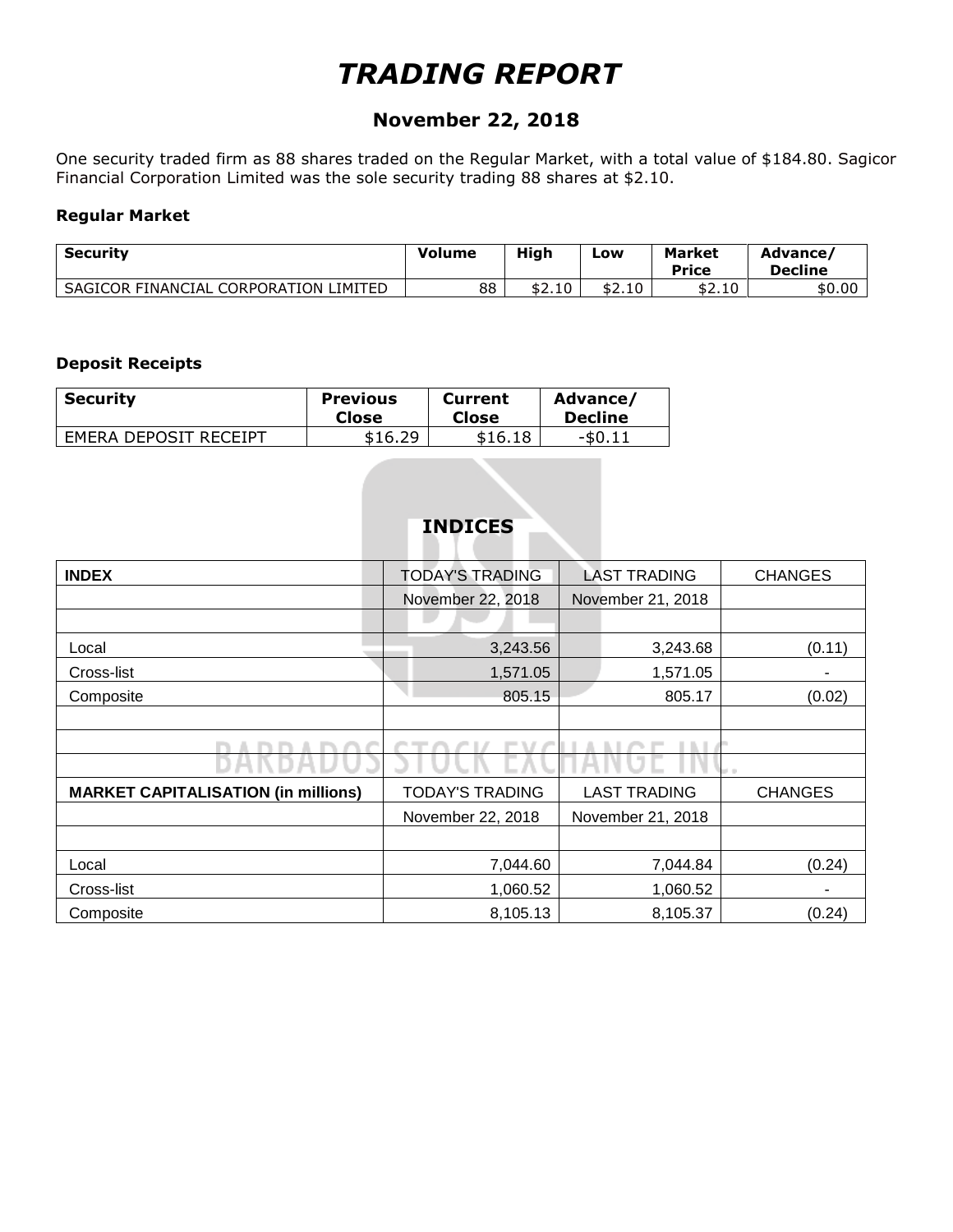### **MUTUAL FUNDS**

|              | <b>November 22, 2018</b>                                                                 |   |            |              |            |                             |
|--------------|------------------------------------------------------------------------------------------|---|------------|--------------|------------|-----------------------------|
| <b>ENDED</b> | <b>NAME OF FUND</b>                                                                      |   | <b>NAV</b> | <b>OFFER</b> | <b>BID</b> | <b>NAV</b><br><b>CHANGE</b> |
| 16-Nov-18    | REPUBLIC CAPITAL GROWTH FUND                                                             | W | 1.4205     |              |            | $-0.0095$                   |
| 16-Nov-18    | <b>REPUBLIC INCOME FUND -*</b>                                                           | W | 1.1913     |              |            | $-0.0002$                   |
| 16-Nov-18    | REPUBLIC PROPERTY FUND                                                                   | W | 0.8152     |              |            | $-0.0002$                   |
| 16-Nov-18    | FORTRESS CARIBBEAN GROWTH FUND                                                           | W | 5.8784     | 5.8784       | 5.8784     | $-0.0049$                   |
| 16-Nov-18    | FORTRESS HIGH INTEREST FUND - ACC.                                                       | W | 1.9321     |              |            | $-0.0027$                   |
| 16-Nov-18    | FORTRESS HIGH INTEREST FUND - DIST.                                                      | W | 0.9854     |              |            | $-0.0014$                   |
| 31-Oct-18    | ROYAL FIDELITY SELECT BALANCED FUND                                                      | m | 5.2043     | 5.2043       | 5.1002     | $-0.0882$                   |
| 31-Oct-18    | ROYAL FIDELITY STRATEGIC GROWTH FUND                                                     | m | 0.9533     | 0.9533       | 0.9342     | $-0.0295$                   |
| 31-Oct-18    | ROYAL FIDELITY PREMIUM INCOME FUND                                                       | m | 1.5298     | 1.5298       | 1.4992     | $-0.0029$                   |
| 02-Nov-18    | SAGICOR GLOBAL BALANCED FUND                                                             | W | 2.58       |              |            | 0.04                        |
| 02-Nov-18    | SAGICOR SELECT GROWTH FUND                                                               | W | 1.45       |              |            | 0.02                        |
| 02-Nov-18    | SAGICOR PREFERRED INCOME FUND -*                                                         | W | 0.95       |              |            | $-0.01$                     |
|              | * Indicates the Fund is currently ex-div   ^ Indicates the Fund values have been revised |   |            |              |            |                             |

### NOTES: QUOTATIONS AND NET ASSET VALUE PER SHARE ARE SUPPLIED BY THE FUND MANAGEMENT. THE OFFERING PRICE INCLUDES NET ASSET VALUE PLUS ENTRY COSTS.

 $m =$  monthly valuation,  $q =$  quarterly valuation,  $w =$  weekly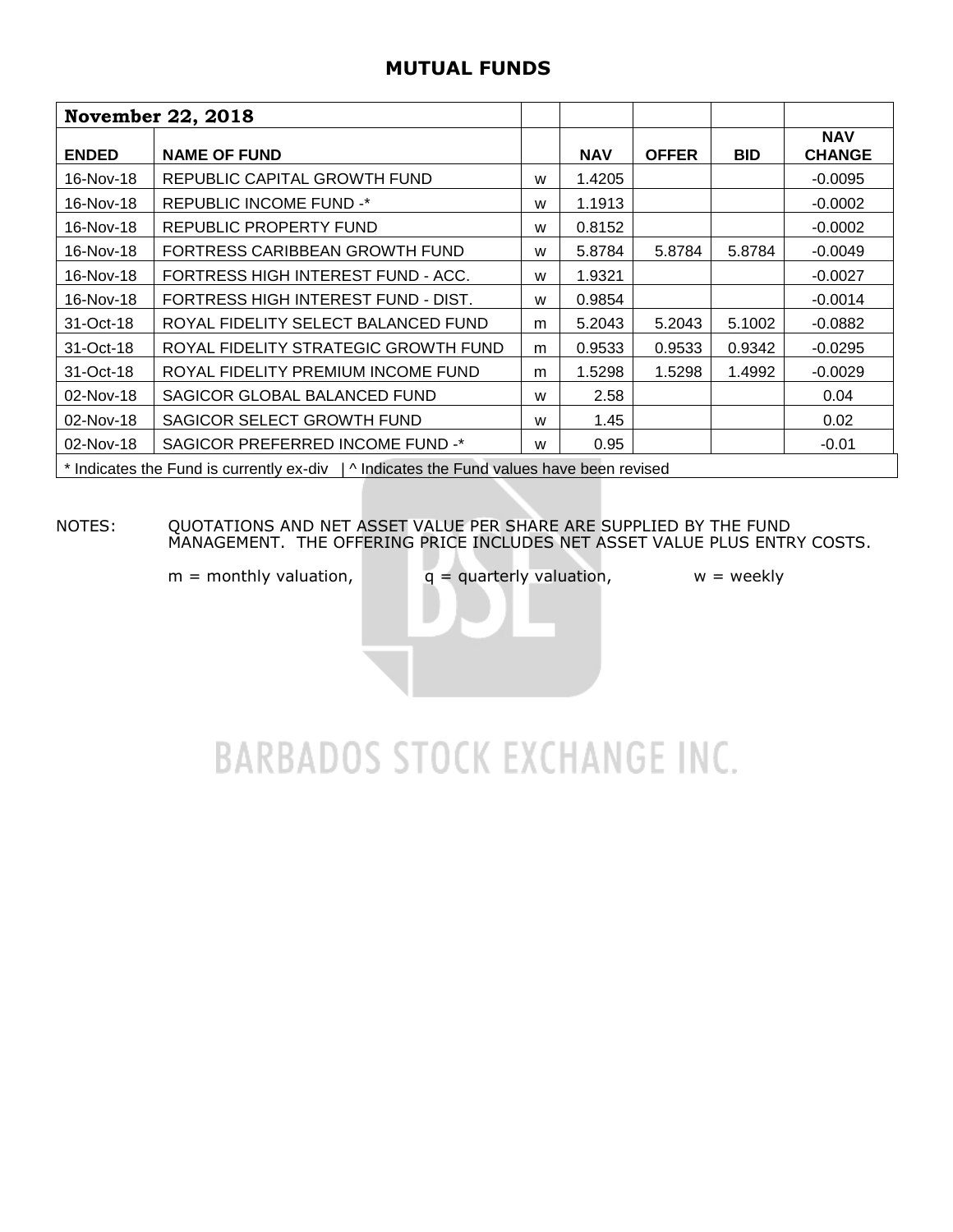## **NEWS**

#### **\*\*\*\*\*\*\*\*\*\*\*\*\*\*\*\*\*\*\*\*\*\*\*\*\*\*\*\*\*\*\*\*\***

### **DIVIDEND DECLARATION**

**Goddard Enterprises Limited** - Directors have declared an interim dividend of one point five (\$0.015) cents per share to be paid on November 29<sup>th</sup>, 2018 to Shareholders on record at close of business on October 31st, 2018.

**JMMB Group Limited** - Directors have declared a dividend of twenty-one (\$0.21) JMD cents per share to be paid on December 19<sup>th</sup>, 2018 to Shareholders on record at close of business November 23<sup>rd</sup>, 2018.

### **BSE NOTICE**

#### **TRADING SUSPENSION**

The **Barbados Stock Exchange Inc. (BSE)** wishes to advise that, as a result of the approved amalgamation of **Cable and Wireless (Barbados) Limited (CWBL)** and **Cable & Wireless West Indies Limited (CWWI)**, trading in the security - Cable and Wireless (Barbados) Limited - has been suspended with immediate effect.

The **Barbados Stock Exchange Inc. (BSE)** wishes to advise that trading in the security – **Banks Holdings Limited** – has been suspended until further notice effective November 20<sup>th</sup>, 2018 pursuant to Rule 3.01.5 1(a) and (b) of the [Rules of the Barbados Stock Exchange Inc.](https://bse.com.bb/wp-content/uploads/2018/04/Rules-of-the-Barbados-Stock-Exchange-Inc-Version-2.2.pdf)

The **Barbados Stock Exchange Inc. (BSE)** wishes to advise that trading in the security – **Barbados Dairy Industries Limited** – has been suspended until further notice effective November 20<sup>th</sup>, 2018 pursuant to Rule 3.01.5 1(a) and (b) of the [Rules of the Barbados Stock Exchange Inc.](https://bse.com.bb/wp-content/uploads/2018/04/Rules-of-the-Barbados-Stock-Exchange-Inc-Version-2.2.pdf)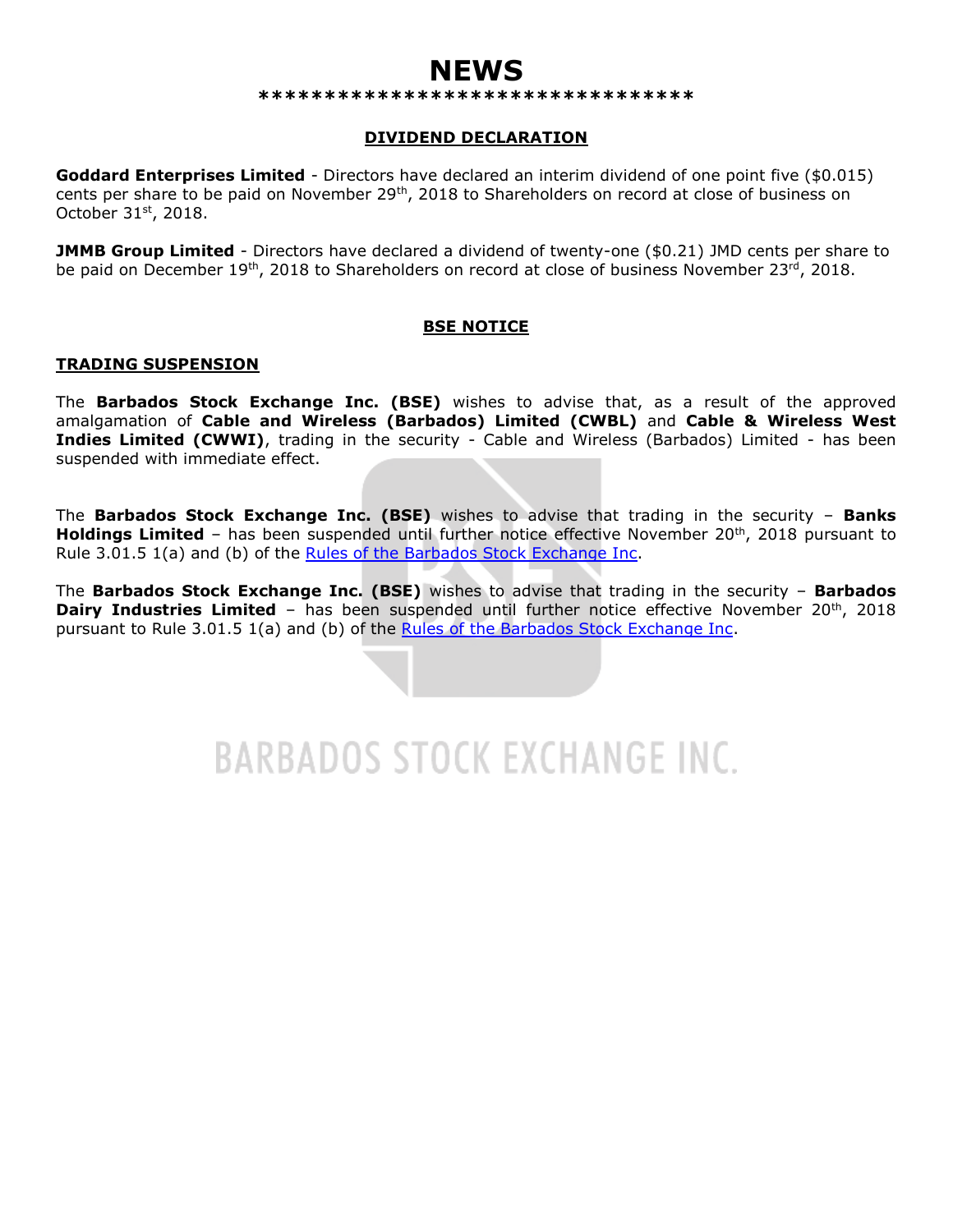| 8th Avenue Belleville, ST. MICHAEL. BARBADOS.   |                   |                                  |        | TEL:436-9871/72 FAX 429-8942 website: |         | www.bse.com.bb |              |            |              |             |             |
|-------------------------------------------------|-------------------|----------------------------------|--------|---------------------------------------|---------|----------------|--------------|------------|--------------|-------------|-------------|
|                                                 |                   | <b>SHARE SUMMARY INFORMATION</b> |        |                                       |         |                |              |            |              |             |             |
|                                                 |                   | Thursday November 22, 2018       |        |                                       |         |                |              |            |              |             |             |
|                                                 | <b>Last Trade</b> |                                  |        |                                       | Last    | <b>Current</b> | <b>Price</b> | <b>Bid</b> | Ask          | <b>Bid</b>  | Ask         |
| Company                                         | <b>Date</b>       | Volume                           | High   | Low                                   | Close   | <b>Close</b>   | Change       | Price      | <b>Price</b> | <b>Size</b> | <b>Size</b> |
| ABV Investments Incorporated                    | 06-Jun-18         |                                  |        |                                       | \$0.02  | \$0.02         |              | \$0.02     | \$0.15       | 19,930      | 6,500       |
| <b>BICO Limited</b>                             | 30-Oct-18         |                                  |        |                                       | \$3.10  | \$3.10         |              | \$3.10     |              | 400         |             |
| Banks Holdings Limited +                        | 16-Nov-18         |                                  |        |                                       | \$4.85  | \$4.85         |              |            |              |             |             |
| Barbados Dairy Industries Limited +             | 04-Sep-18         |                                  |        |                                       | \$3.00  | \$3.00         |              |            |              |             |             |
| <b>Barbados Farms Limited</b>                   | 30-Jul-18         |                                  |        |                                       | \$0.68  | \$0.68         |              | \$0.25     | \$0.68       | 18,334      | 25,724      |
| Cable and Wireless Barbados Limited +           | 21-Sep-17         |                                  |        |                                       | \$2.29  | \$2.29         |              |            |              |             |             |
| Cave Shepherd and Company Limited               | 31-Oct-18         |                                  |        |                                       | \$4.15  | \$4.15         |              | \$4.15     | \$4.60       | 1,000       | 1,233       |
| FirstCaribbean International Bank               | 13-Nov-18         |                                  |        |                                       | \$2.86  | \$2.86         |              | \$2.86     | \$3.09       | 32,557      | 159,655     |
| Eppley Caribbean Property Fund SCC - Dev Fund   | 22-Oct-18         |                                  |        |                                       | \$0.23  | \$0.23         |              |            | \$0.23       |             | 24,833      |
| Eppley Caribbean Property Fund SCC - Value Fund | 22-Oct-18         | I.                               |        |                                       | \$0.61  | \$0.61         |              | \$0.50     | \$0.61       | 3,000       | 21,008      |
| <b>Goddard Enterprises Limited *</b>            | 19-Nov-18         |                                  |        |                                       | \$3.85  | \$3.85         |              | \$3.65     | \$3.85       | 3,000       | 28,292      |
| Insurance Corporation of Barbados Limited       | 19-Nov-18         |                                  |        |                                       | \$3.13  | \$3.13         |              | \$3.00     | \$3.13       | 80          | 3,648       |
| JMMB Group Limited *                            | 21-Nov-18         |                                  |        |                                       | \$0.41  | \$0.41         |              | \$0.41     | \$0.46       | 1,968       | 5,000       |
| One Caribbean Media Limited                     | 23-Oct-18         |                                  |        |                                       | \$5.92  | \$5.92         |              | \$3.50     | \$5.92       | 838         | 3,000       |
| Sagicor Financial Corporation Pref 6.5%         | 23-Jun-16         |                                  |        |                                       | \$2.26  | \$2.26         |              |            |              |             |             |
| Sagicor Financial Corporation Limited           | 22-Nov-18         | 88                               | \$2.10 | \$2.10                                | \$2.10  | \$2.10         | \$0.00       | \$2.00     | \$2.10       | 3,080       | 7,912       |
| West India Biscuit Company Limited              | 14-Nov-18         |                                  |        |                                       | \$20.00 | \$20.00        |              | \$15.00    |              | 1,000       |             |
| <b>Emera Deposit Receipt</b>                    |                   |                                  |        |                                       | \$16.29 | \$16.18        | $-$0.11$     | \$15.99    |              | 10          |             |
| <b>TOTAL SHARES BOUGHT &amp; SOLD</b>           |                   | 88                               |        |                                       |         |                |              |            |              |             |             |
|                                                 |                   |                                  |        |                                       |         |                |              |            |              |             |             |
| <b>Junior Market</b>                            |                   |                                  |        |                                       |         |                |              |            |              |             |             |
| <b>TOTAL SHARES BOUGHT &amp; SOLD</b>           |                   |                                  |        |                                       |         |                |              |            |              |             |             |
|                                                 |                   |                                  |        |                                       |         |                |              |            |              |             |             |
|                                                 |                   |                                  |        |                                       |         |                |              |            |              |             |             |
|                                                 |                   |                                  |        |                                       |         |                |              |            |              |             |             |
|                                                 |                   |                                  |        |                                       |         |                |              |            |              |             |             |
|                                                 |                   |                                  |        |                                       |         |                |              |            |              |             |             |
|                                                 |                   |                                  |        |                                       |         |                |              |            |              |             |             |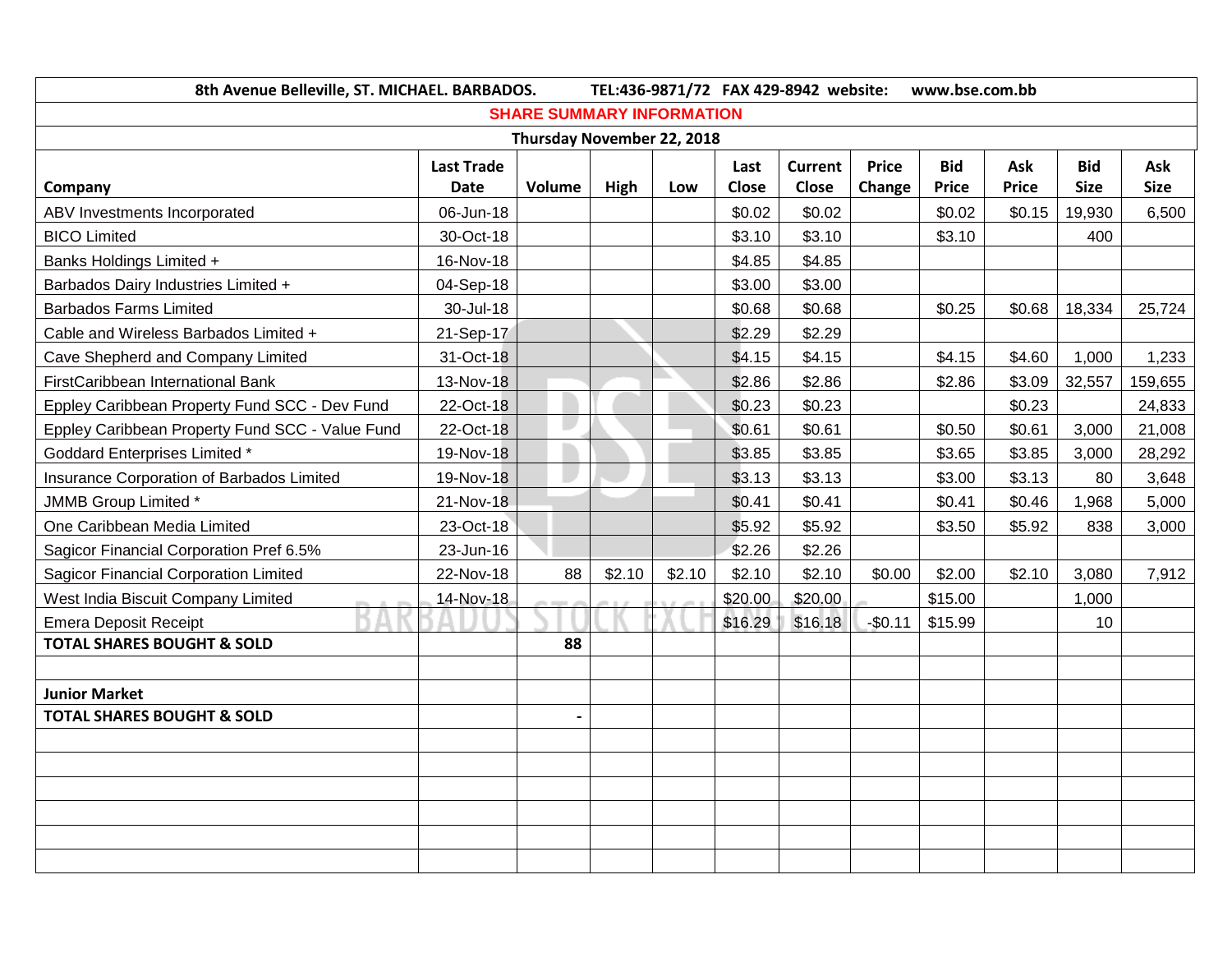| 8th Avenue Belleville, ST. MICHAEL. BARBADOS.                             |      |        |      |     |       | TEL:436-9871/72 FAX 429-8942 website: |            | www.bse.com.bb |              |             |             |
|---------------------------------------------------------------------------|------|--------|------|-----|-------|---------------------------------------|------------|----------------|--------------|-------------|-------------|
| <b>SHARE SUMMARY INFORMATION</b>                                          |      |        |      |     |       |                                       |            |                |              |             |             |
| Thursday November 22, 2018                                                |      |        |      |     |       |                                       |            |                |              |             |             |
| <b>Bid</b><br>Ask<br><b>Price</b><br><b>Last Trade</b><br>Current<br>Last |      |        |      |     |       |                                       | <b>Bid</b> | Ask            |              |             |             |
| Company                                                                   | Date | Volume | High | Low | Close | <b>Close</b>                          | Change     | <b>Price</b>   | <b>Price</b> | <b>Size</b> | <b>Size</b> |
| <b>Fixed Income</b>                                                       |      |        |      |     |       |                                       |            |                |              |             |             |
| Barbados Government Debenture 7.25% 2028                                  |      |        |      |     |       |                                       |            |                | \$98.00      |             | 220,000     |
| Barbados Government Debenture 7.25% 2029                                  |      |        |      |     |       |                                       |            |                | \$98.50      |             | 20,000      |
| Barbados Government Debenture 8.5% 2018                                   |      |        |      |     |       |                                       |            |                | \$103.00     |             | 50,000      |
| <b>TOTAL SHARES BOUGHT &amp; SOLD</b>                                     |      |        |      |     |       |                                       |            |                |              |             |             |
| $*$ = Security is Trading X-Div                                           |      |        |      |     |       |                                       |            |                |              |             |             |
| $*+*$ = Security is Suspended                                             |      |        |      |     |       |                                       |            |                |              |             |             |
| $**$ = Rights Issued                                                      |      |        |      |     |       |                                       |            |                |              |             |             |